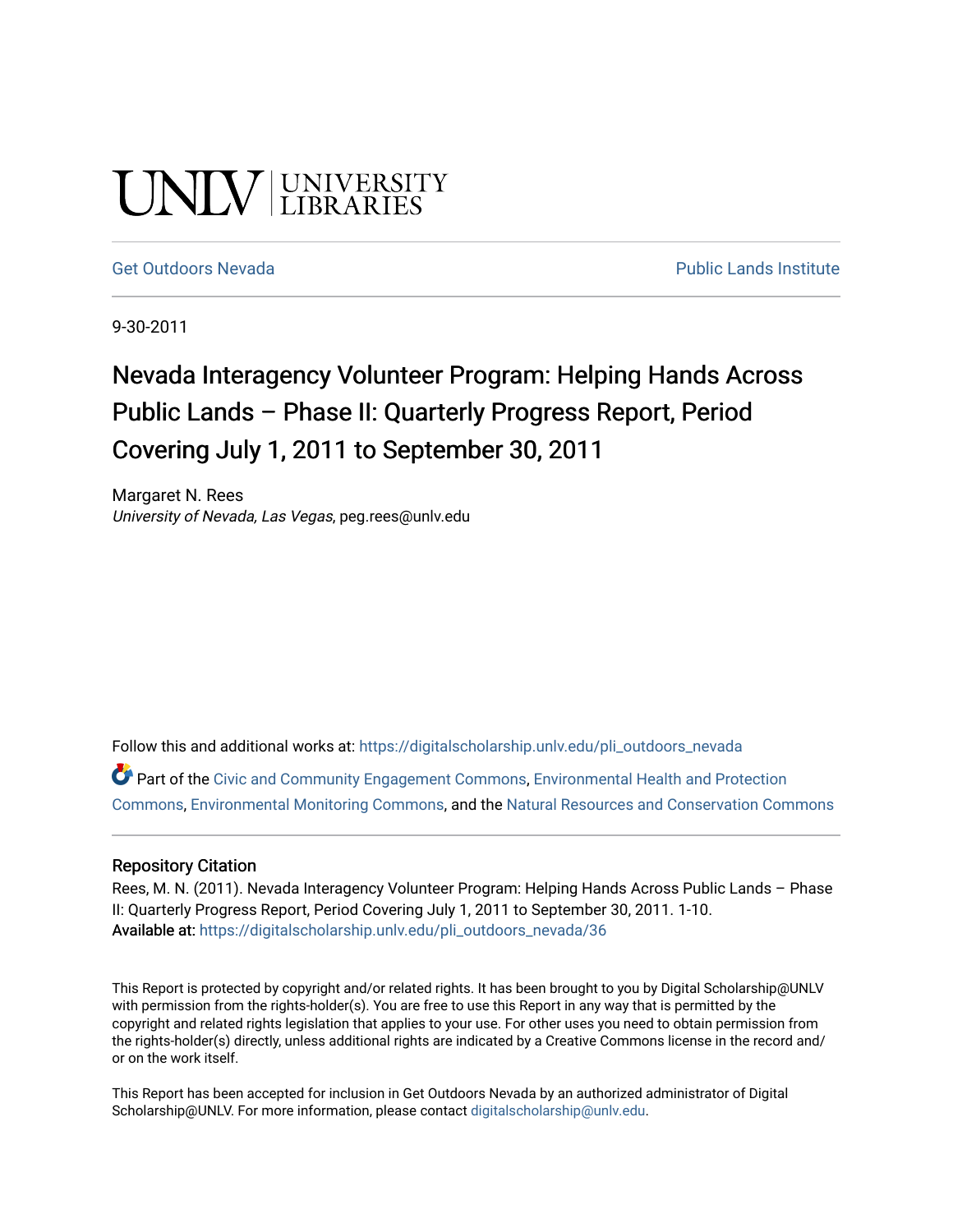

# **QUARTERLY PROGRESS REPORT**

University of Nevada, Las Vegas Period Covering July 1, 2011 to September 30, 2011

Cooperative Agreement Number H8R07060001 Task Agreement Number J8R07070001

Nevada Interagency Volunteer Program: Helping Hands Across Public Lands – Phase II

# **Executive Summary**

- The number of records in the volunteer database increased 5% from last quarter. The database now contains 8,918 records.
- Results show an average of 1,170 visits per month, and with an average of 2,681 pages viewed per month.
- Six National Public Lands Day events have been completed.
- The Interagency Volunteer Standard Operations Manual has been updated and made available to all other SNAP teams.
- Get Outdoors Nevada supported 16 volunteer events in a variety of ways. These events utilized approximately 600 volunteers whom contributed approximately 2,500 hours of service.
- Preparations for the 11/5/11 volunteer recognition banquet continued.

# **Summary of Attachments**

• IVP team meeting agendas

# **Task 1. Refine and maintain a quality Web-based volunteer database.**

• The Volgistics volunteer database is now populated with 8,918 records, representing an increase 5% of individuals since last quarter. *(See Figure 1 on next page)*.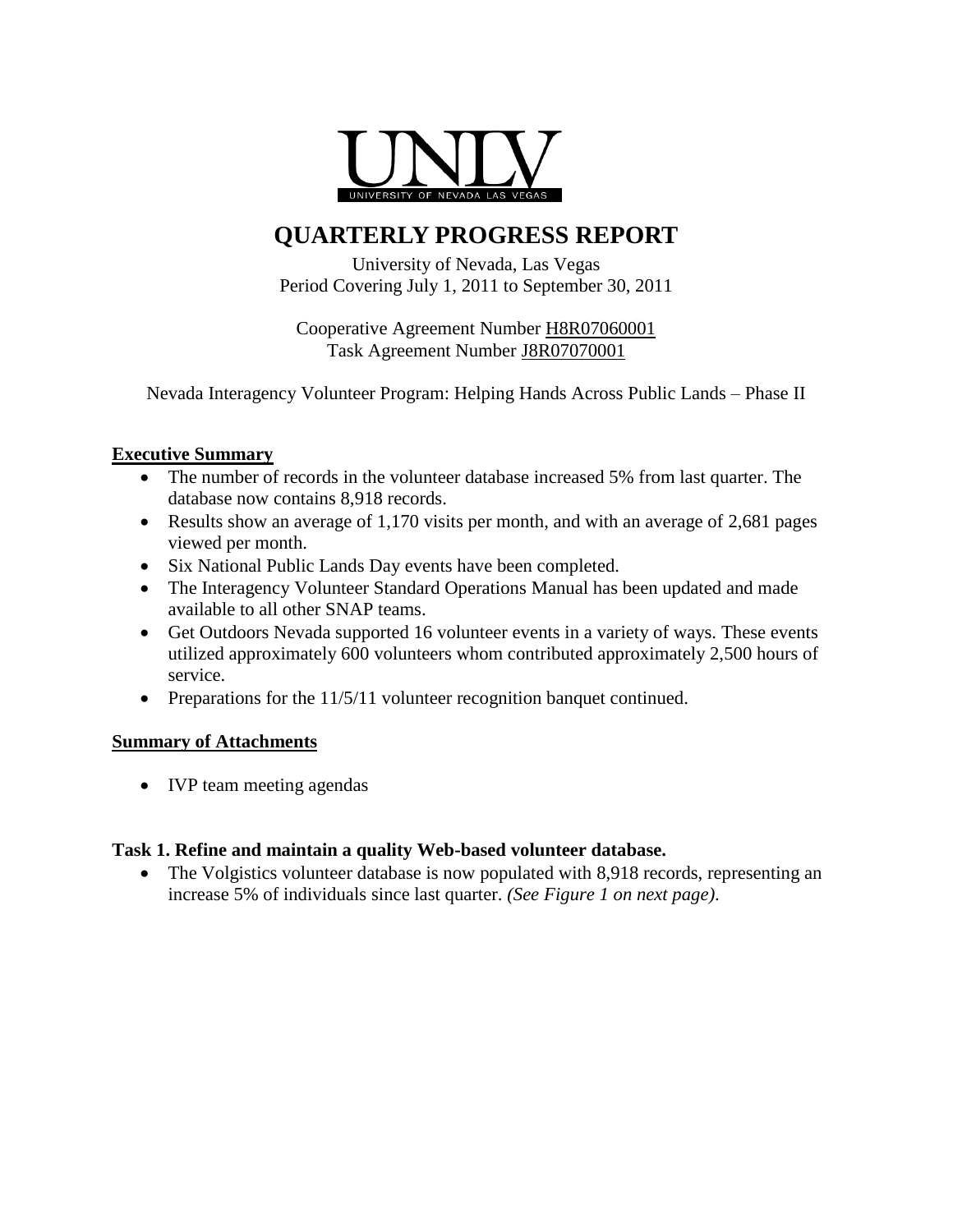

**Fig. 1 above shows increase in number of records in the database of volunteers.**

# **Task 2. Manage, update, and administer an IVP Website.**

The new tracking method continues to provide a more in depth look at the IVP Website. Results are as follows:

- The tracking method monitors the number of visits, page views as well as average time spent on the site and the first time visits each month. (See table below)
- The majority of the page visits and page views occur between the  $12<sup>th</sup>$  and  $23<sup>th</sup>$  of each month. This is also the time the newsletter is mailed out.
- An average of 1,170 visits per month, an average of 2,681 page views per month. (See Table 1 below.**)**

| Period                               | Number of | Number of  | Average time  | First time |
|--------------------------------------|-----------|------------|---------------|------------|
|                                      | visits    | page views | spent on site | visits     |
| July 1, 2011-July 31,                | 963       | 2,127      | 00:01:20      | 55.35%     |
| 2011                                 |           |            |               |            |
| Aug 1, 2011- Aug                     | 987       | 2,156      | 00:01:28      | 53.08%     |
| 31, 2011                             |           |            |               |            |
| Sept 1, 2011-Sept 31,   <b>1,560</b> |           | 3,760      | 00:02:02      | 59.36%     |
| 2011                                 |           |            |               |            |

**Table 1. Number of Website Visits**

**Table 1 shows the number of visits to the website, pages viewed, time spent and first time visitors.**

# **Task 3. Evaluate and revise, as appropriate, Standard Operating Procedures (SOPs) for all areas of interagency volunteer management.**

The Interganecy Volunteer Team (IVP) revised their SOP's and made them availbale to all SNAP teams.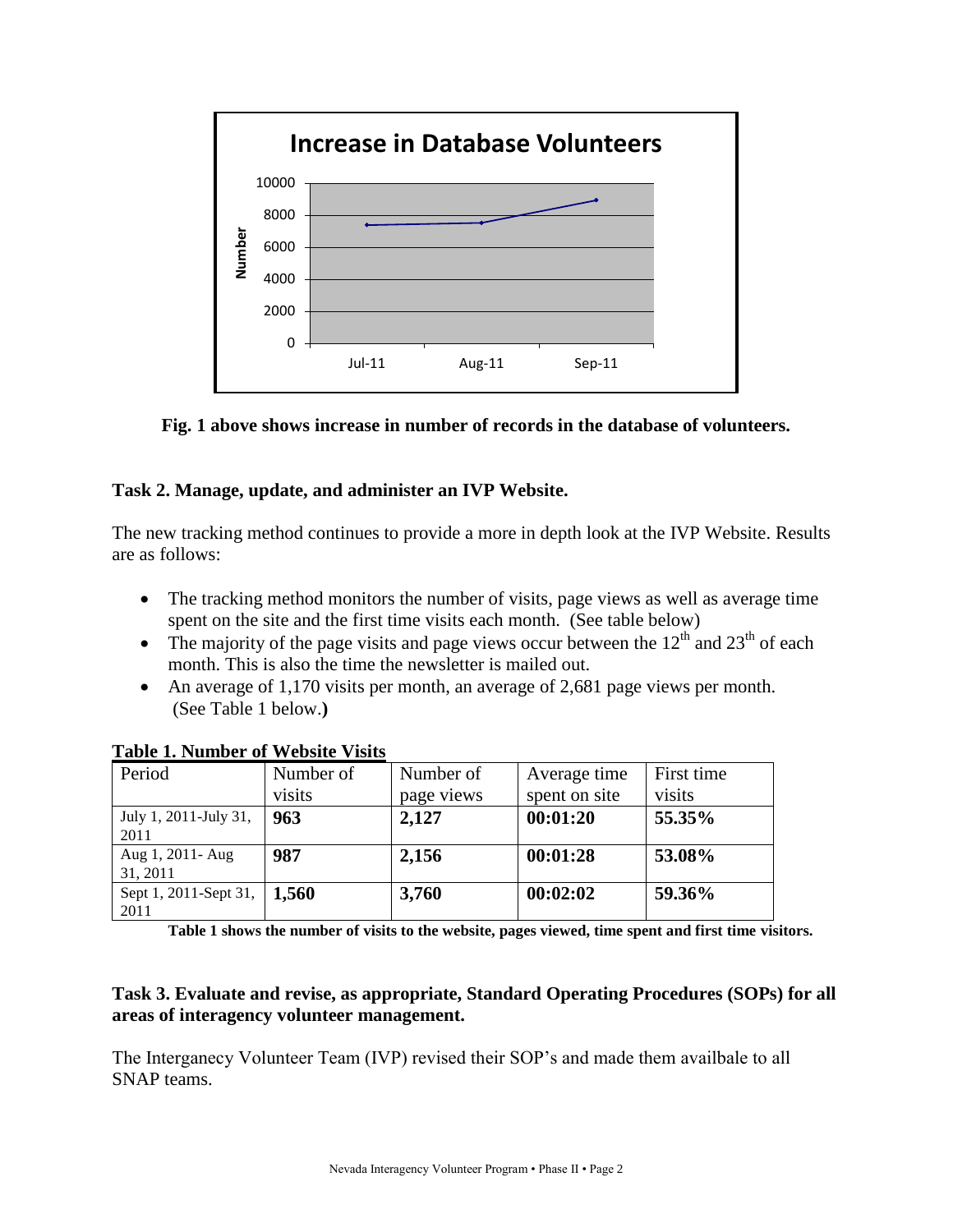The Interagency Volunteer Team (IVP) met 3 times during the quarter, with its primary focus on the Volunteer Recognition Banquet, National Public Lands Day Events, and planning for fall events and training schedule.

## **Task 4. Evaluate and update strategies and tools for volunteer recruitment.**

The IVP team continues to create and send out a monthly newsletter, which includes information on how to volunteer for upcoming volunteer opportunities. These opportunities include episodic volunteer opportunities, as well as operation volunteer opportunities. The IVP team also continues to recruit volunteers through *volunteer.gov* and their own agency websites.

Two community outreach events were attended. Staffed by the Public Lands Institute, these events are an opportunity to personally meet and recruit new people to volunteering with Get Outdoors Nevada. Table 2 contains a summary of the contacts made.

| TANIT SI OGHALLARINI OMN CACHITERINING OM H |                                     |                                        |
|---------------------------------------------|-------------------------------------|----------------------------------------|
| Event Name                                  | Number of<br><b>Direct Contacts</b> | Number added to<br><b>Mailing List</b> |
| City of Las Vegas Recreation Centers        | 97                                  |                                        |
| Roy Martin Middle School                    |                                     |                                        |

#### **Table 2. Community Outreach Attendance July - September 2011**

In addition, the IVP team supported 16 volunteer events. Table 3 below highlights the number of volunteers recruited through Get Outdoors Nevada as well as the number of volunteers attending the events. For many of the events in which attendance was greater than the number of volunteers registered through Get Outdoors Nevada reflects additional recruitment efforts by the four agencies.

# **Task 5. Support Agency Departments and SNAP Teams with conservation projects that require volunteer workforce on the public lands.**

The IVP team continues to work with other SNAP teams to provide logistical support for volunteer events. The Public Lands Institute provided support for the following events which are summarized in Table 3 below.

#### **Sweep the Peak**

July 2, 2011- Spring Mountains- Kyle Canyon- USFS 7 volunteers removed 250 lbs of trash.

# **Step Ladder Trail Days**

July 6, 2011- Spring Mountains- USFS Rained out

# **Outdoor Leadership Program**

July 19, 2011- Upper Meadows, Mt. Charleston- USFS 43 Students from Stupak, Veterans Memorial, and Doolittle Recreation centers removed two cubic yards of trash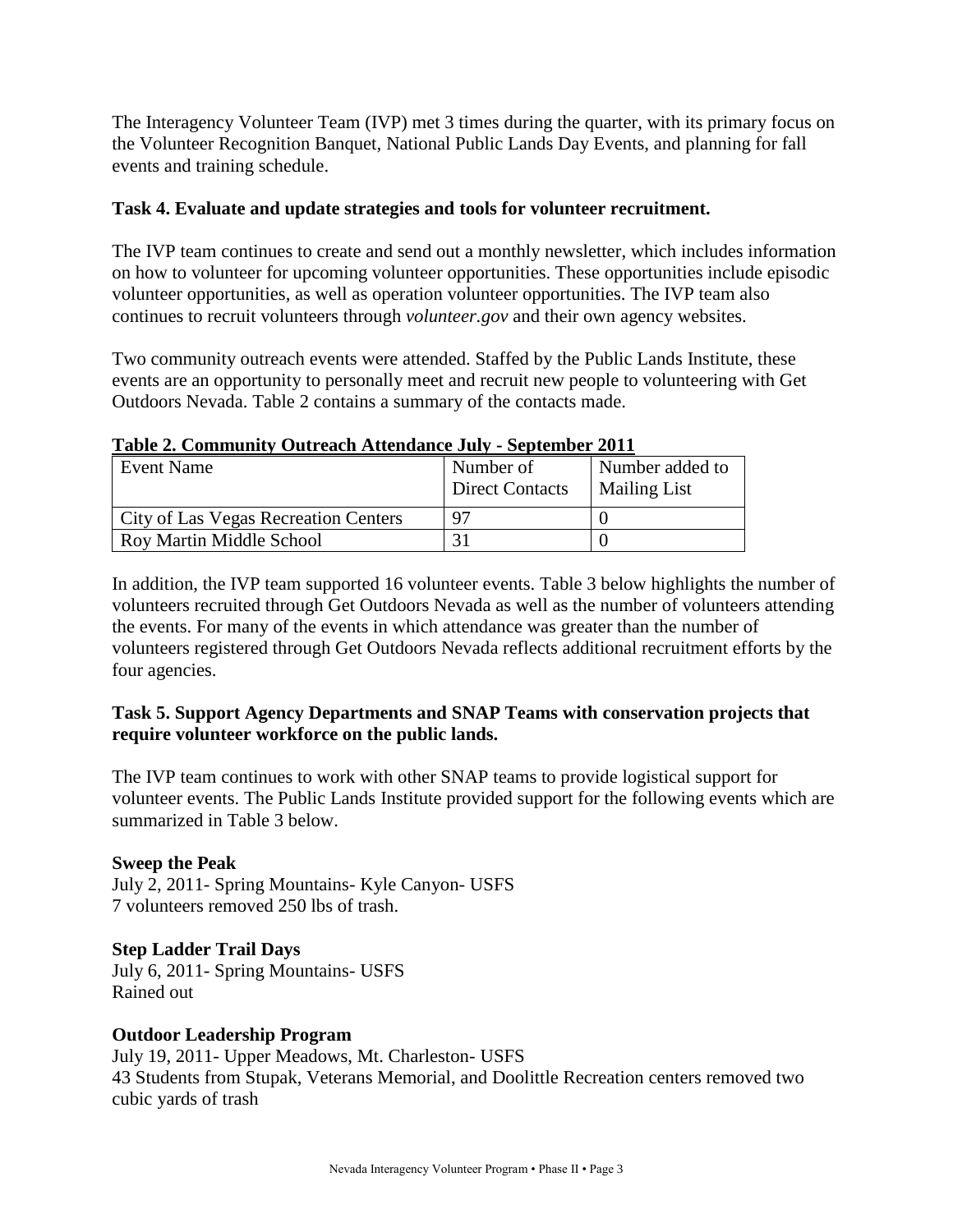#### **Desert Pass Road Restoration Plus**

July 23, 2011- Desert Wildlife Refuge- USFWS 16 volunteers donated 120 hours to channel the Mormon Well road recreation travel to designated sites by removing two disbursed campsites and reclaiming 320 meters along the course of three illegal roads.

#### **Sweep the Peak**

July 30, 2011- Ski Resort, Mt. Charleston- USFS 48 volunteers removed about 550 lbs of waste.

#### **Seed Collection**

August 20, 2011- Griffith Peak, Mt. Charleston- USFS

#### **Seed Collection**

September 10, 2011- Corn Creek, DWR- USFWS 14 volunteers collected 281.2 oz of seeds.

#### **Sweep the Peak**

September 17, 2011- Spring Mountains- USFS **Not reported**

#### **South Hollywood Clean-up**

September 17, 2011- South Hollywood- BLM 129 volunteers removed 130 cubic yards of trash

#### **Making Seed Balls for Griffith Peak**

September 17, 2011- BLM Office- USFS **Not reported**

# **NPLD- Seed Ball Planting**

September 24, 2011- Griffith Peak- Mt. Charleston- USFS **Not reported**

#### **NPLD- Davenport Trail Construction**

September 24, 2011- Pahranagat National Wildlife Refuge- USFWS **Not reported**

# **NPLD- Cattail Cutting**

September 24, 2011- Ash Meadows- USFWS **Not reported**

#### **NPLD- Government Wash Clean-Up**

September 24, 2011- Government Wash- Lake Mead, NRA- NPS **Not reported**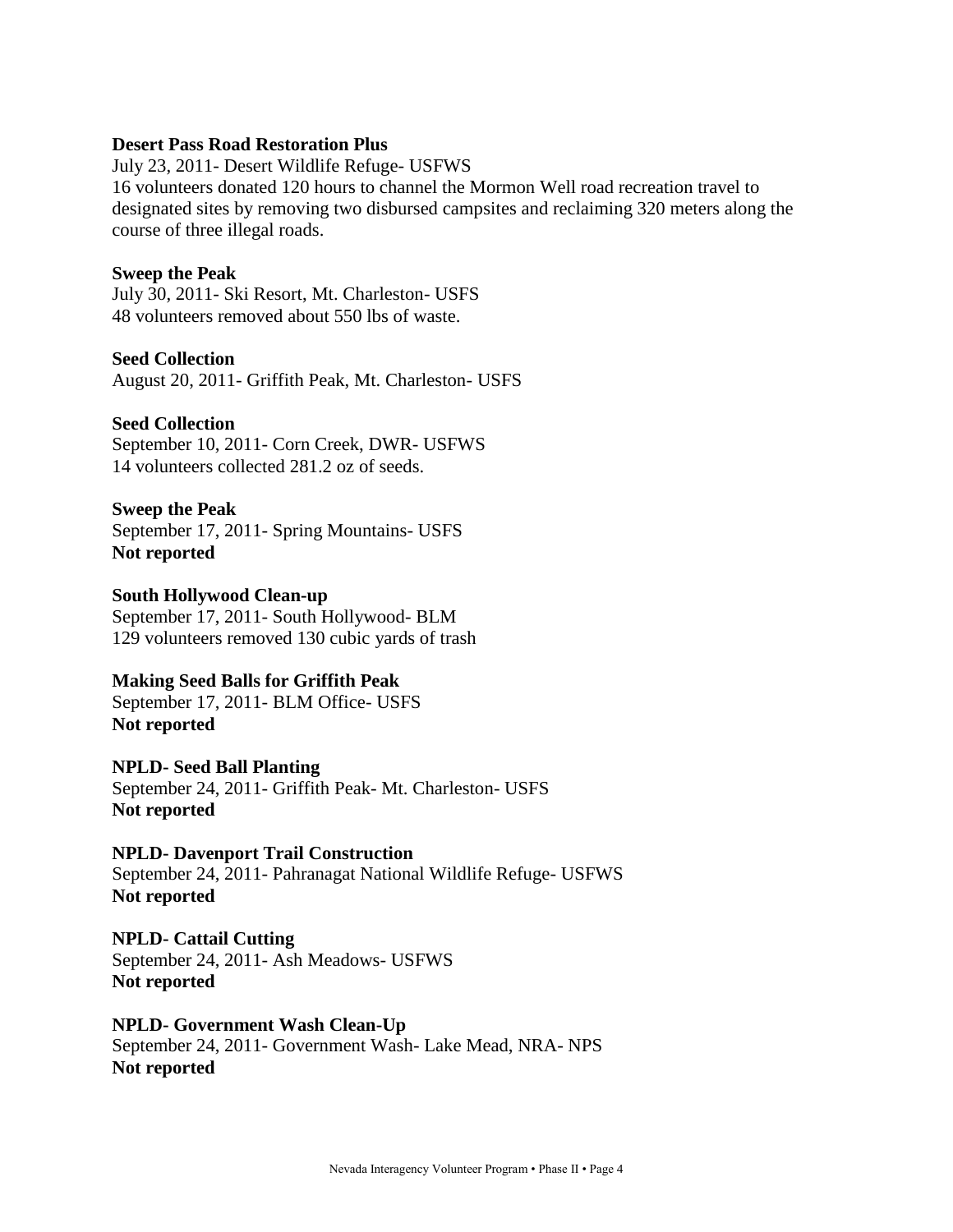## **NPLD- Seed Ball Making**

September 24, 2011- Corn Creek- Desert National Wildlife Refuge- USFWS **Not reported**

# **NPLD- Sloan Canyon**

September 24, 2011- Dutchman Pass- Sloan Canyon- BLM 103 volunteers

# **Table 3. 2010 IVP Volunteer Events – July to August, 2011**

| Date     | Agency       | Location                                 | Nature of Work         | Number of<br>Volunteers | Accomplishments                                                                                                                                                                                                                                 | Total<br>Volunteer<br>Hours |
|----------|--------------|------------------------------------------|------------------------|-------------------------|-------------------------------------------------------------------------------------------------------------------------------------------------------------------------------------------------------------------------------------------------|-----------------------------|
| 07/02/11 | <b>USFS</b>  | Spring<br>Mountains                      | Clean-Up               | $\overline{7}$          | Removed 250 lbs<br>of trash.                                                                                                                                                                                                                    | 28                          |
| 7/6/11   | <b>USFS</b>  | Spring<br>Mountains                      | <b>Trail Work</b>      | $\mathbf{0}$            | Rained Out                                                                                                                                                                                                                                      | $\mathbf{0}$                |
| 07/19/11 | <b>USFS</b>  | Spring<br>Mountains                      | Clean-Up               | 43                      | Students from<br>Stupak, Veterans<br>Memorial, and<br>Doolittle<br><b>Recreation centers</b><br>removed two cubic<br>yards of trash                                                                                                             | 86                          |
| 07/23/11 | <b>USFWS</b> | Desert<br>National<br>Wildlife<br>Refuge | Restoration            | 16                      | 16 volunteers<br>donated 120 hours<br>to channel the<br>Mormon Well road<br>recreation travel to<br>designated sites by<br>removing two<br>disbursed<br>campsites and<br>reclaiming 320<br>meters along the<br>course of three<br>illegal roads | 120                         |
| 07/30/11 | <b>USFS</b>  | Spring<br>Mountains                      | Clean-Up               | 48                      | removed about 550<br>lbs of waste                                                                                                                                                                                                               | 192                         |
| 08/20/11 | <b>USFS</b>  | Spring<br>Mountains                      | <b>Seed Collection</b> | $\overline{2}$          | Not reported                                                                                                                                                                                                                                    | 56                          |
| 9/10/11  | <b>FWS</b>   | Corn Creek                               | Seed Collection        | 14                      | 14 volunteers<br>collected 281.2<br>oz. of seeds                                                                                                                                                                                                | 56                          |
| 9/17/11  | <b>USFS</b>  | Sweep the<br>Peak                        | Clean-up               |                         | Not reported                                                                                                                                                                                                                                    |                             |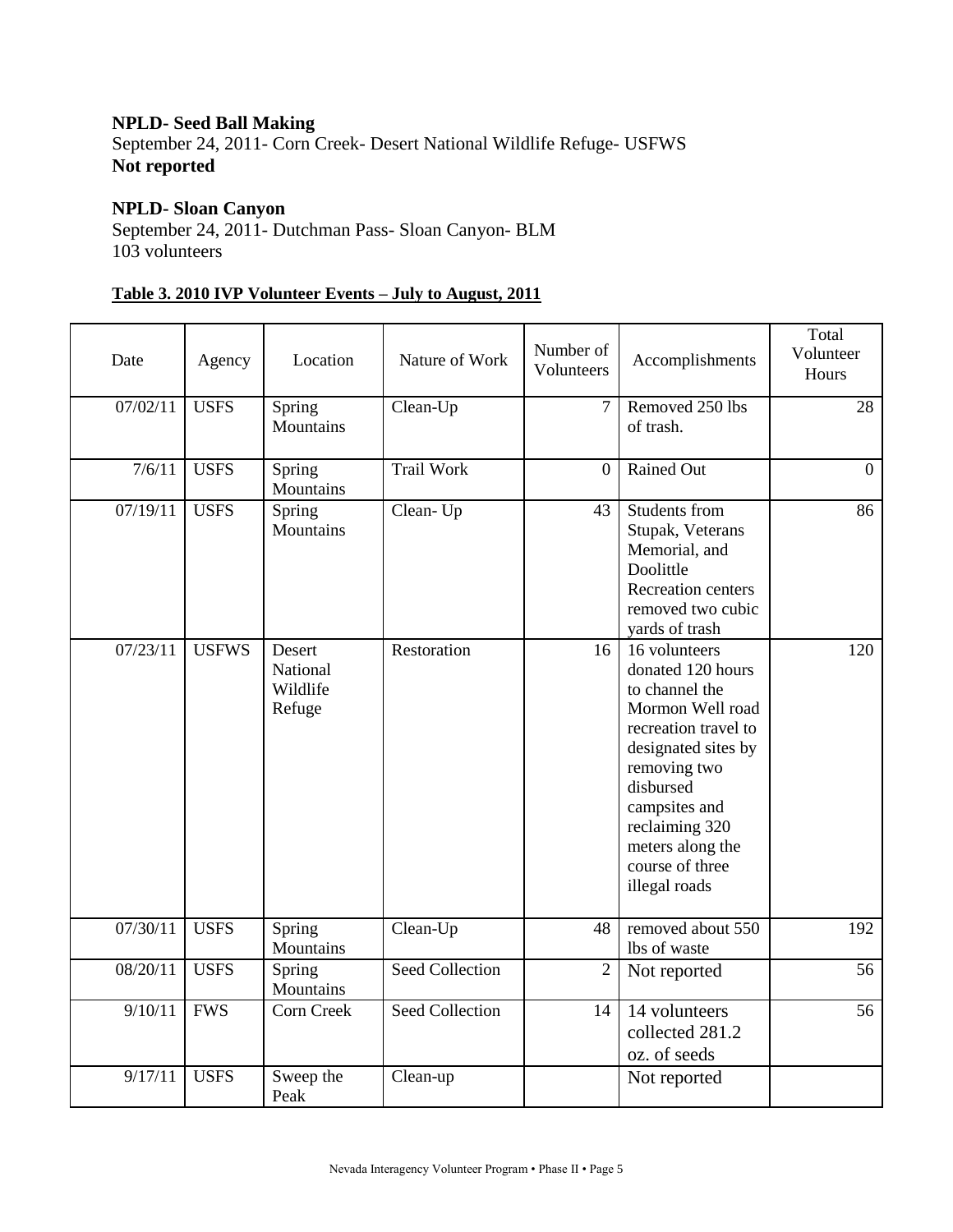| 9/17/11       | <b>BLM</b>   | S. Hollywood<br>Clean-up          | Clean-up                                | 129            | 129 Volunteers<br>removed 130 cu.<br>yds. of trash | 516 |
|---------------|--------------|-----------------------------------|-----------------------------------------|----------------|----------------------------------------------------|-----|
| 9/17/11       | <b>USFS</b>  | <b>IVP</b> office                 | Seed Ball Making                        | $\overline{5}$ | Not reported                                       |     |
| 09/24/11      | <b>USFWS</b> | Pahranagat<br><b>NWR</b>          | NPLD-Davenport<br>Trail<br>Construction |                | Not reported                                       |     |
| 9/24/11       | <b>USFS</b>  | Griffith peak                     | Seed Ball<br>planting                   | 6              | Not reported                                       |     |
| 09/24/11      | <b>USFWS</b> | <b>Ash Meadows</b>                | NPLD-Cattail<br>Cutting                 |                | Not reported                                       |     |
| 09/24/11      | <b>NPS</b>   | Lake Mead<br><b>NRA</b>           | NPLD-<br>Government<br>Wash Clean-Up    |                | Not reported                                       |     |
| 09/24/11      | <b>USFWS</b> | Desert NWR                        | NPLD-Seed Ball<br>Making                |                | Not reported                                       |     |
| 09/24/11      | <b>BLM</b>   | Sloan Canyon-<br>Dutchman<br>Pass | <b>NPLD-Planting</b>                    |                | Not reported                                       |     |
| <b>TOTALS</b> |              | 16 events                         |                                         |                |                                                    |     |

**Table 3 shows the details of the types of events that were conducted with the assistance of the IVP team from July to September, 2011**

## **Task 6. Evaluate, refine, enhance, and deliver interagency volunteer orientation and training program.**

The IVP team has contracted UNLV's Division of Educational Outreach, Office of Distance Education to create an automated version of the IVP volunteer orientation training. This project will allow the IVP team to deliver the orientation training to a wider audience using fewer staff. The first draft of the automation project is complete and currently under review by the IVP team.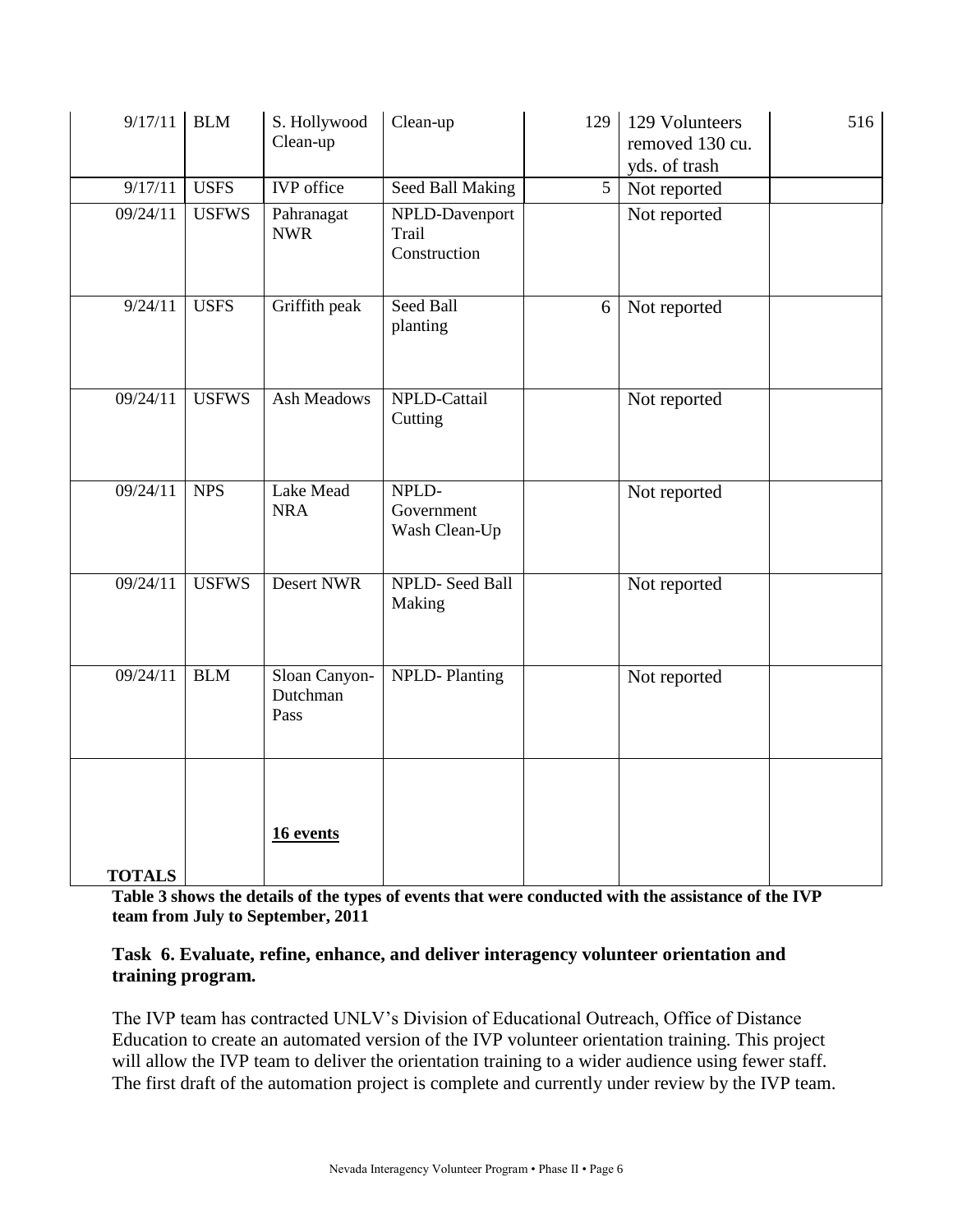The final version will be completed in October 2011. Upon completion the IVP team will resume orientation trainings using the newly created DVD's.

No trainings were held this quarter.

# **Task 7. Identify possible grant and donation opportunities to help support and sustain the program.**

Public relations and outreach activities, as well as opportunities to develop new collaborative community partnerships and relationships included the following:

- Partnered with Roy Martin Middle School administration to develop an afterschool leadership program focused on caring for public lands
- Partnered with the city of Las Vegas leisure services department to develop 3 out of school time leadership programs. Students from the 3 programs conducted a large scale clean up in Lee Meadows.
- Reached out to several for-profit businesses seeking donations for the annual recognition banquet. To date the following businesses have donated:
	- o Fremont Flightline Experience: 4 free admissions
	- o REI: coomobination of \$15 gift cards and equipment (value less than \$200)
	- o Whole Foods: 1 \$20 gift card
	- o Coffee Bean and Tea Leaf: free coffee coupons
	- o Chipotle: 5 dinner for two coupons
	- o Paddles to the core: 2 free paddle lessons
	- o Bootleg canyon zipline: 2 free passes
- National Public Lands Day was advertised in the Review Journal as well as KNPR and other radio spots. This encouraged individuals to visit getoutdoorsnevada.org for more information.
- Researched various leads on possible grant opportunities based on innovative environmental programs and neighborhood builders.

# **Task 8. Plan and implement volunteer recognition initiatives and events.**

Final preparations for the  $7<sup>th</sup>$  Annual Interagency Volunteer Program Recognition Banquet continued. The banquet is scheduled for 11/5/11 at UNLV grand ballroom.

- Over 450 invitations have been sent out; more than 10 RSVP's have been returned.
- Volunteer award banquet winners will be chosen at the next team meeting.

Submitted by:

Date: September 30, 2011

Margaret N. Rees, Principal Investigator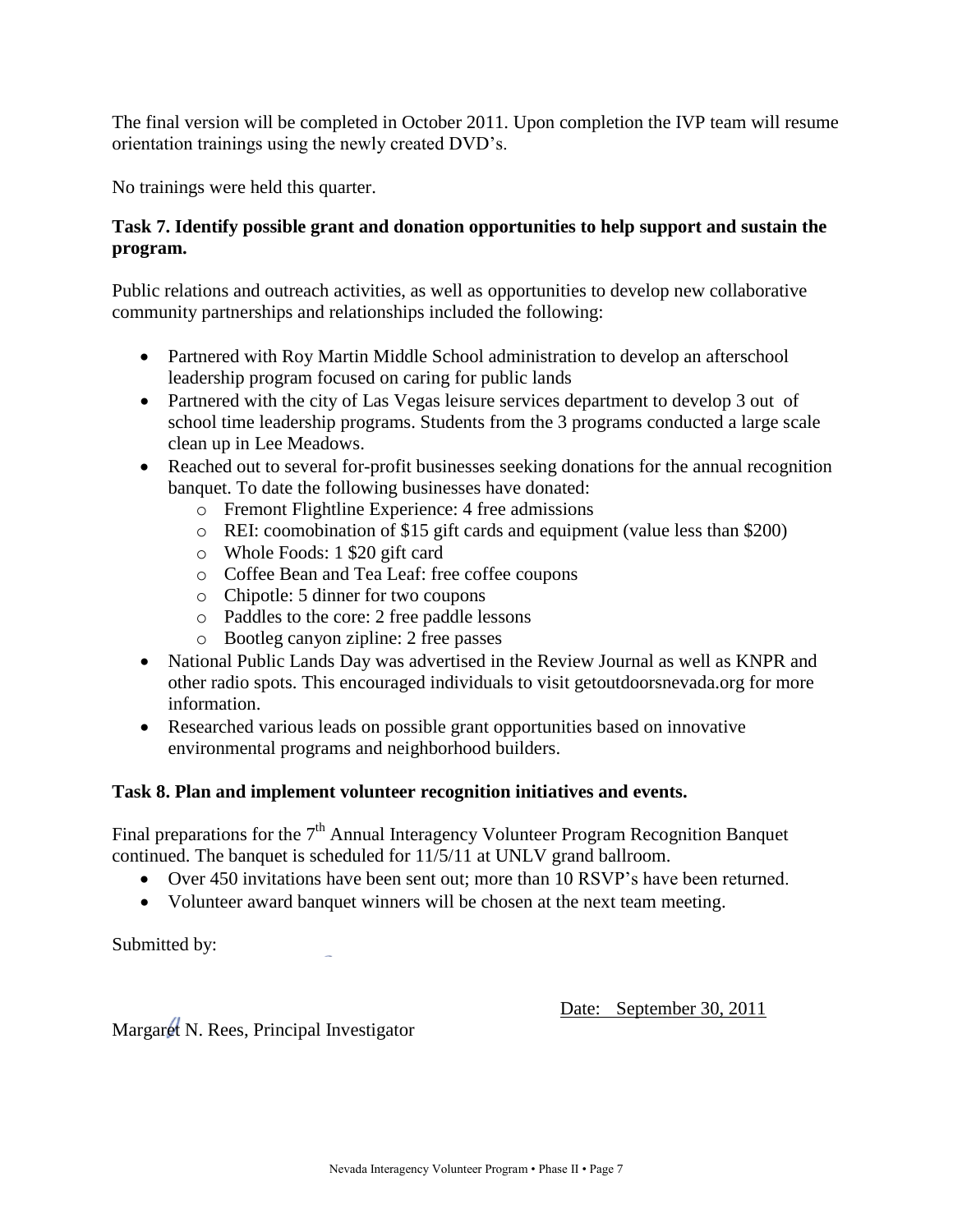# **AGENDA -IVP Meeting**

| Date:<br><b>Meeting Location:</b><br><b>Meeting Called By:</b><br><b>Attendees:</b> | September 8, 2011<br>Fish and Wildlife Conference Room<br>Nancy Bernard (NPS) and Dan Chase (PLI)<br>Angelina Yost & Harry Konwin (USFW), Bob Loudon & Susanne<br>Hicks (USFS), and Jim Cribbs (BLM)                                                                                                                                              |
|-------------------------------------------------------------------------------------|---------------------------------------------------------------------------------------------------------------------------------------------------------------------------------------------------------------------------------------------------------------------------------------------------------------------------------------------------|
| $9:00 - 9320$                                                                       | <b>Round Table</b><br>Everyone<br>Catch up on what team members are doing                                                                                                                                                                                                                                                                         |
| $9:30 - 9:45$                                                                       | <b>Orientation Training Status</b><br>Dan<br>Set timeline for review process, so we can have a final product for Fall<br>Training.                                                                                                                                                                                                                |
| $9:45 - 10:30$                                                                      | <b>Banquet Update</b><br>Dan/Harry<br>Brief team on the latest happenings and team to review the following:<br>Date/Time/Location<br>$\bullet$<br><b>Review mock invitations</b><br>$\bullet$<br>Decide on a volunteer gift ideas<br>$\bullet$<br>Decide on what types of centerpieces<br>٠<br>Any other decisions that need to be made- are made |
| $10:30 - 10:45$                                                                     | <b>Break</b>                                                                                                                                                                                                                                                                                                                                      |
| $10:45 - 11:00$                                                                     | <b>Award Nominations</b><br>Nancy<br>Team to determine process of how to recruit for nominations for awards<br>portion of the banquet.                                                                                                                                                                                                            |
| $11:00 - 11:45$                                                                     | <b>Fall/Spring Events and training needs</b><br>Dan<br>Team to bring their Fall/Spring events/training needs that they and the other<br>SNAP teams have planned for the seasons.                                                                                                                                                                  |
| $11:45 - 12:00$                                                                     | <b>Fall recruitment Strategy</b><br>Dan/Nancy<br>Determine needs for the IVP team, other SNAP teams, and agencies and look<br>at a short term strategy for the fall season. For example, NPLD<br>advertisement.                                                                                                                                   |
| $12:00 - 1:00$                                                                      | Lunch                                                                                                                                                                                                                                                                                                                                             |
| $1:00 - 2:45$                                                                       | <b>IVP Sustainability</b>                                                                                                                                                                                                                                                                                                                         |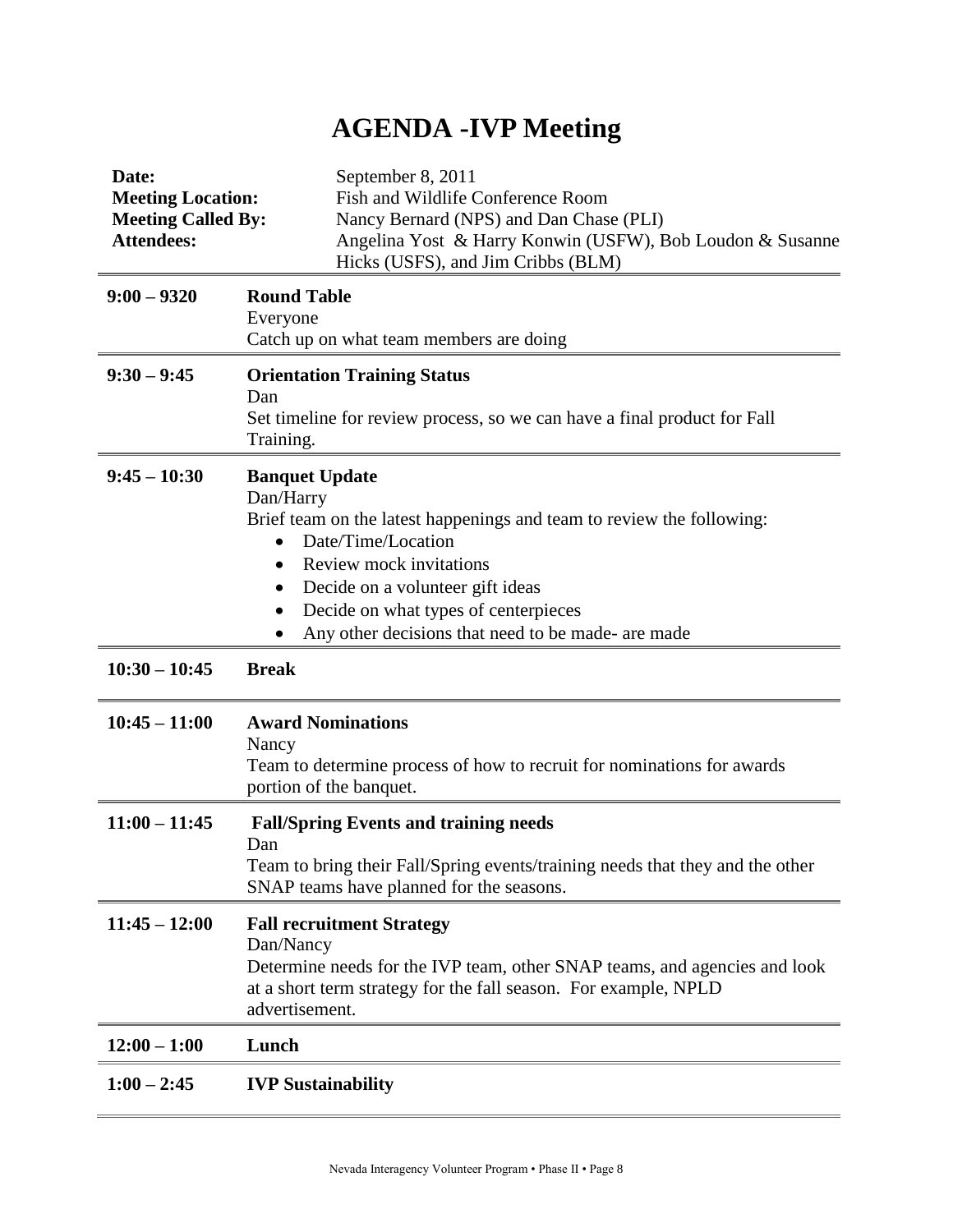|               | Nancy                                                                                     |  |
|---------------|-------------------------------------------------------------------------------------------|--|
|               | Determine strategy for IVP sustainability. Answer questions, such as                      |  |
|               | 1. Overall – do we want to continue, once SNPLMA funds are gone, to                       |  |
|               | work together? If so, at what level?                                                      |  |
|               | 2. Sustainability – Phase I, II, and III                                                  |  |
|               | a. Phase $I - FY2012$                                                                     |  |
|               | b. Phase II – FY 2013 w/o the assistance of a project manager                             |  |
|               | and PLI                                                                                   |  |
|               | c. Phase $III$ – Long term (FY2014 and beyond)                                            |  |
|               | 3. Explore each of the areas of the program and determine the level of                    |  |
|               | commitment during each phase (I, II, & III)                                               |  |
|               | a. Training and Orientation                                                               |  |
|               | b. Website and recruitment                                                                |  |
|               | c. Event coordination                                                                     |  |
|               | d. Recognition - spring and fall                                                          |  |
|               | e. Awards program                                                                         |  |
|               | f. Volgistics                                                                             |  |
|               | 4. Strategic planning $-$                                                                 |  |
|               | a. Develop a strategic plan                                                               |  |
|               | i. What do we need to sustain our program at the various                                  |  |
|               | phases ( $\text{II} \& \text{III}$ )                                                      |  |
|               | b. Long term sustainability                                                               |  |
|               | i. Are we in the market for partners? Pros and cons                                       |  |
|               | ii. What are we looking for in a partner?                                                 |  |
|               | 5. Next steps                                                                             |  |
| $2:45 - 3:00$ | Proposal – Go to two meetings per month until we are done with<br>sustainability planning |  |

Nancy

We need to have set dates for sustainability planning. Trying to survey team to find a set date is not fun; therefore, let us look at dates of future meeting and targets goals related to sustainability.

# **Bring with you:**

- Calendar for setting future dates for meetings
- Bring event calendar and training needs

# **Meeting Locations:**

| <b>Angelina/Harry (FWS)</b> | Nancy (NPS)       | Bob (FS)       | Jim (BLM)        |
|-----------------------------|-------------------|----------------|------------------|
| l <del>Januarv 13</del>     | February 10       | March 10       | April 14         |
| May 12                      | <del>June 9</del> | $-\frac{1}{2}$ | <b>August 11</b> |
| September 8                 | October 13        | November 10    | December 8       |